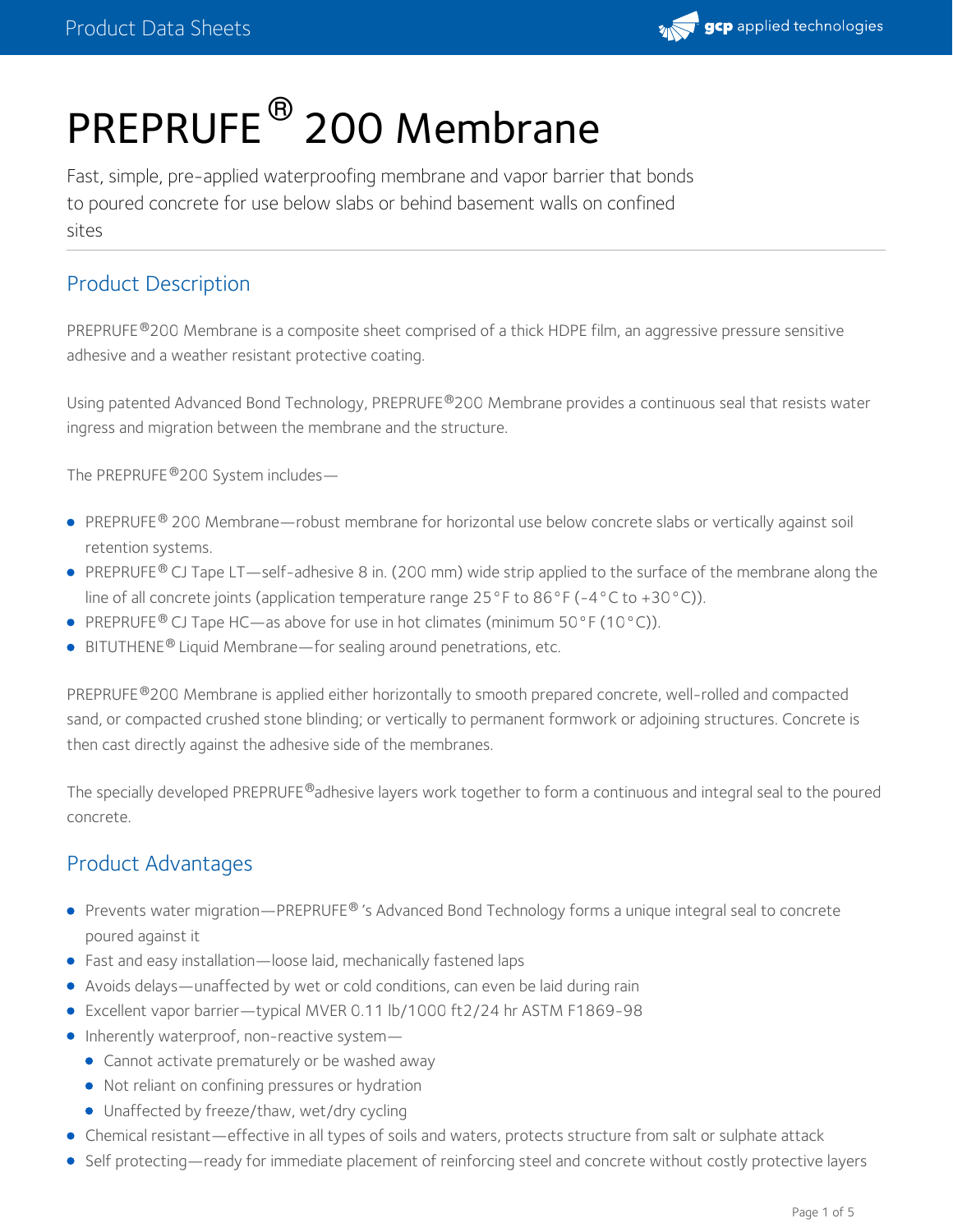

# Applications

Typical applications include garages, plant rooms, utility grade basements, tunnels; vapor barrier for ground bearing floor slabs with moisture sensitive finishes, e.g. schools, hospitals, wood flooring, etc.

For more critical waterproofing applications consider PREPRUFE®300R. See separate data sheet.

# Limitations

PREPRUFE®200 Membrane is intended for low, medium or intermittent water pressures.

PREPRUFE®200 Membrane can be returned up the inside face of slab formwork but is not recommended for conventional twin-sided formwork on walls, etc. Use BITUTHENE®self-adhesive membrane or PROCOR®fluid applied membrane to walls after removal of formwork for a fully-bonded system to all structural surfaces.

#### Use

PREPRUFE®200 Membrane is supplied in rolls 4 ft (1.2 m) wide, interwound with a disposable plastic release liner which must be removed before placing reinforcement and concrete.

# Substrate Preparation

All surfaces—It is essential to create a sound and solid substrate to eliminate movement during the concrete pour. Substrates must be regular and smooth, with no gaps or voids greater than 0.5 in. (12 mm). Grout around all penetrations such as utility conduits, etc. for stability.

Horizontal—The substrate must be free of loose aggregate and sharp protrusions. An angular profiled blinding is recommended rather than a sloping or rounded substrate. The surface does not need to be dry but standing water must be removed.

Vertical—Use concrete, plywood, insulation or other approved facing to sheet piling to provide support to the membrane. Board systems such as timber lagging must be close butted to provide support and not more than 0.5 in. (12 mm) out of alignment.

#### Membrane Installation

PREPRUFE®200 Membrane can be applied at temperatures of 25°F (-4°C) or above. Membrane installation is unaffected by wet weather.

Horizontal substrates—Place the membrane HDPE film side to the substrate with printed coated side up facing towards the concrete pour. End laps should be staggered to avoid a build up of layers.

Accurately position succeeding sheets to overlap the previous sheet 3 in. (75 mm) along the marked lap line. Completely remove the plastic liner to expose the protective coating. Any initial tack will quickly disappear.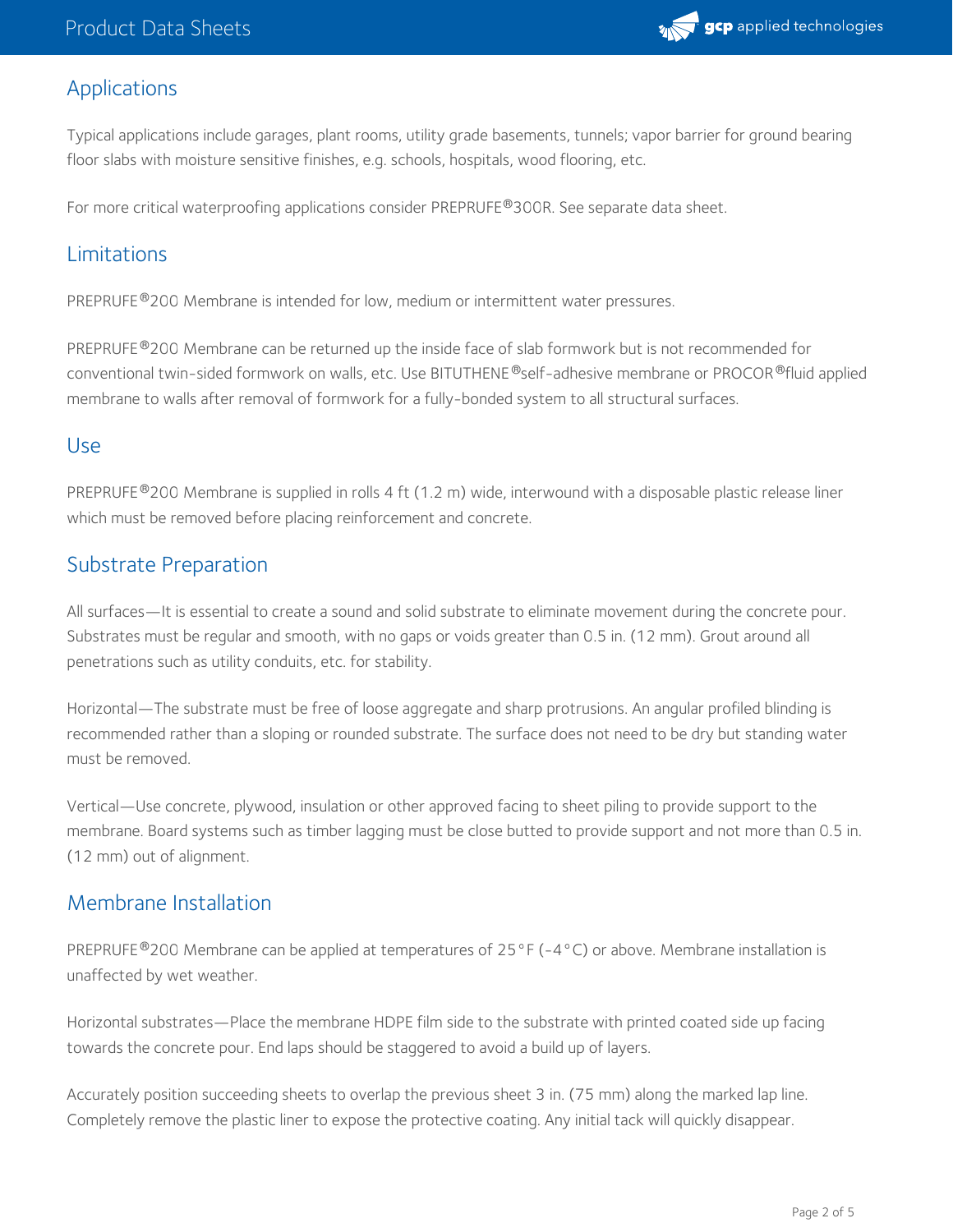

Lap fastening—To prevent the membrane from moving and gaps opening, the laps should be fastened together at maximum 39 in. (1.0 m) on-center. Fix through the center of the lap area using 0.5 in. (12 mm) long washer-head self-tapping screws, or similar, allowing the head of the screw to bed into the adhesive compound to self seal.

It is not necessary to fix the membrane to the substrate, only to itself. Ensure the membrane lays flat and no openings occur. Additional fastening may be required at corners, details etc.

Galvanized fasteners are suitable for most applications. Stainless steel or other non-corrosive fasteners are recommend for aggressive soil conditions containing chloride or sulphate.

Alternatively, 3 in. (75 mm) strips of PREPRUFE®Tape may be used 39 in. (1.0 m) on center to prevent gaps or movement. Or, PREPRUFE®Tape may be used to seal the entire length of the overlap. Apply tape centrally over lap and roll firmly. Remove plastic liner.

Vertical substrates—Mechanically fasten the membrane vertically using fasteners appropriate to the substrate with the printed coated side facing towards the concrete pour. The membrane may be installed in any convenient length. Secure the top of the membrane using a batten such as a termination bar or similar 2 in. (50 mm) below the top edge. Fastening should be made through the overlap area at 20 in. (0.5 m) maximum on-center so that the membrane lays flat without fishmouths. Immediately remove the plastic release liner.

Roll ends and cut edges—Overlap all roll ends and cut edges by a minimum 3 in. (75 mm) and fasten as above.

#### Penetrations

Use the following steps to seal around penetrations such as service pipes, piles, lightning conductors, etc.

Grout around the penetration if the penetration is not stable. Fit the membrane tight to the penetration. If the membrane is not within 0.5 in. (12 mm) of the penetration, apply PREPRUFE  $^{\circledR}$ Tape to cover the gap.

Wrap the penetration with PREPRUFE®Tape by positioning the tape 0.5 in. (12 mm) above the membrane.

Apply BITUTHENE®Liquid Membrane around the penetrations using a fillet to provide a watertight seal between the PREPRUFE ®membrane and PREPRUFE ®Tape.

#### Membrane Repair

Inspect the membrane before installation of reinforcement steel, formwork and final placement of concrete. The membrane can be easily cleaned by power washing with water if necessary.

Repair damage by placing a patch of PREPRUFE®200 Membrane over the damaged area ensuring a minimum 3 in. (75  $\,$ mm) overlap. Secure the patch using screw fasteners as above.

Any areas of damaged adhesive should be covered with PREPRUFE®Tape. Remove printed plastic liner from tape.

Details shown are typical illustrations and not working details. For assistance with detailing and problem solving please contact GCP Technical Department at 866-333- 3SBM (3726).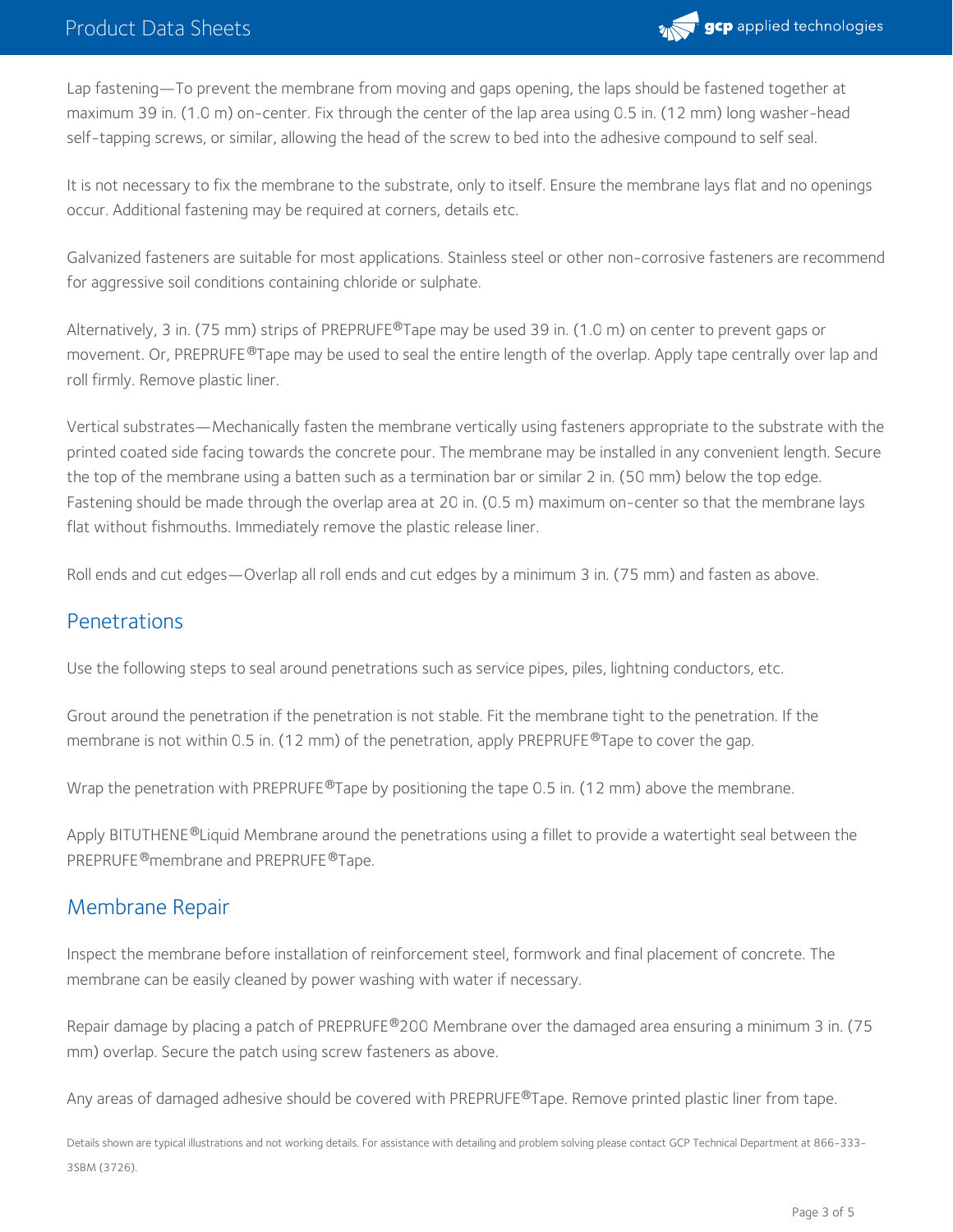

# Supply

| <b>DIMENSIONS (NOMINAL)</b> | PREPRUFE <sup>®</sup> 200 MEMBRANE       | PREPRUFE <sup>®</sup> CJ TAPE (LT OR HC*) | PREPRUFE <sup>®</sup> TAPE (LT OR HC*) |
|-----------------------------|------------------------------------------|-------------------------------------------|----------------------------------------|
| <b>Thickness</b>            | $0.032$ in. $(0.8$ mm)                   |                                           |                                        |
| Roll size                   | 4 ft x 115 ft (1.2 m x 35 m)             | 8 in. x 49 ft (200 mm x 15 m)             | 4 in. x 49 ft (100 mm x 15 m)          |
| Roll area                   | 460 ft <sup>2</sup> (42 m <sup>2</sup> ) |                                           |                                        |
| Roll weight                 | 92 lbs $(42 \text{ kg})$                 | $8.6$ lbs $(4$ kg)                        | 4.3 $\mathsf{lbs}(2 \mathsf{kq})$      |
| Minimum side/end laps       | 3 in. (75 mm)                            | 3 in. (75 mm)                             | 3 in. (75 mm)                          |

\* LT denotes Low Temperature (between 25°F and 86°F), HC denotes Hot Climate (>50°F)

| <b>ANCILLARY PRODUCTS</b>                                       |
|-----------------------------------------------------------------|
| BITUTHENE <sup>®</sup> Liquid Membrane (LM) 1.5 gal (5.7 liter) |
| Screw Fasteners (by others)                                     |

Self Tapping Washer Head Screws 0.5 in. (12 mm) long, galvanized or stainless steel as appropriate

# Physical Properties

| <b>PROPERTY</b>                                     | <b>TYPICAL VALUE</b>                             | <b>TEST METHOD</b>               |
|-----------------------------------------------------|--------------------------------------------------|----------------------------------|
| Color                                               | White                                            |                                  |
| Film thickness (nominal)                            | $0.020$ in. $(0.5$ mm)                           | ASTM D3767-method A              |
| Low temperature flexibility                         | Unaffected at $-10^{\circ}$ F ( $-23^{\circ}$ C) | ASTM D1970                       |
| Elongation                                          | 300% min.                                        | ASTM D412 modified <sup>1</sup>  |
| Crack cycling at $-10^{\circ}$ F ( $-23^{\circ}$ C) | Pass                                             | ASTM C836                        |
| Tensile strength, film                              | 4000 psi (27.6 MPa) min.                         | ASTM D412                        |
| Peel adhesion to concrete                           | 5.0 lbs/in. (880 N/m) min.                       | ASTM D903 modified <sup>2</sup>  |
| Resistance to hydrostatic head                      | 30 ft (10 m)                                     | ASTM D5385 modified <sup>3</sup> |
| Puncture resistance                                 | 135 lbs (600 N) min.                             | ASTM E154                        |
| Permeance                                           | 0,01 perms (0.6 ng/m <sup>2</sup> Pa)            | ASTM E96-method B                |
| Water absorption                                    | 0.5% maximum                                     | ASTM D570                        |
| Moisture vapor emission rate                        | 0.11 lb/1000 ft <sup>2</sup> /24 hr              | ASTM F1869-98 modified           |

#### Footnotes:

1. Elongation of membrane is run at 2 in. (50 mm) per minute.

2. Concrete is cast against the protective coating surface of the membrane and allowed to properly cure (7 days min.). Peel adhesion of membrane to concrete is measured

at a rate of 2 in. (50 mm) per minute at room temperature.

3. Hydrostatic tests are performed by casting concrete against the membrane with a lap across a 0.040 in. (1 mm) formed crack.